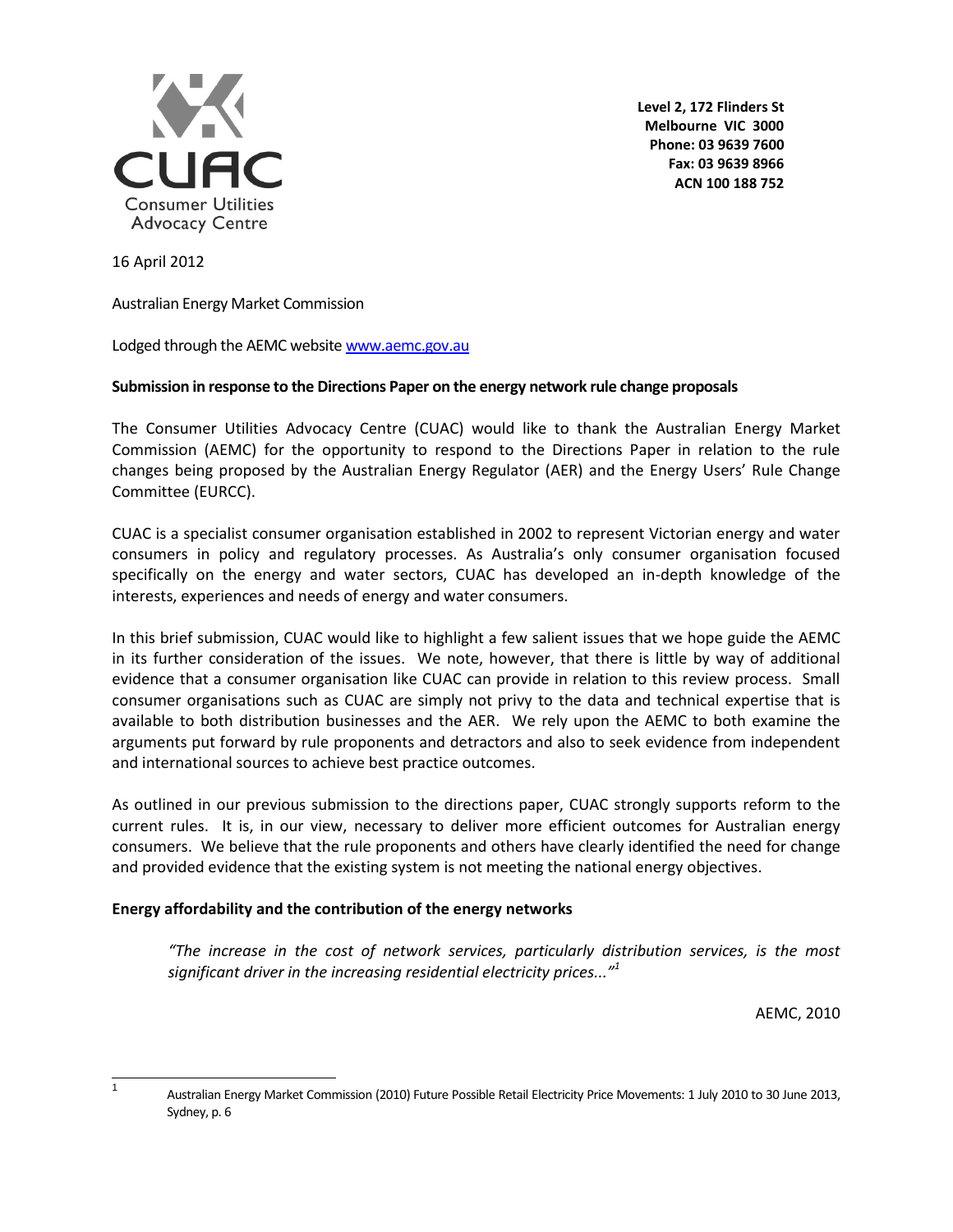$\bullet$  Page 2

Energy affordability is declining as prices increase. While for many Australians rising incomes have offset the impacts of rising prices, the reality for many of Australia's most vulnerable consumers is different. This is reflected in data from Victoria. For example, disconnections from electricity supply for failure to pay increased by 33 per cent in electricity in 2010-11. In 2010-11, the number of customers disconnected from the electricity supply was 17,871. This compared to 6,968 disconnections in 2006-07. Alarmingly, increasing numbers of customers who were disconnected were also reconnected at the same addresses. This is normally an indicator that customers are being disconnected because they are struggling with their payments. $<sup>2</sup>$ </sup>

The AEMC's own paper on the retail electricity prices projected nominal price increases of 20-40 per cent for most states and territories over the period 2009-10 – 2012-13. This will only add to the significant price increases that have occurred in recent years. This is evidenced by the following graph of the electricity component of the Australian Bureau of Statistics' Consumer Price Index. This data indicates that electricity prices have doubled in 10 years.



# **Electricity price increases – Australia 2002-2012**

Source: Australian Bureau of Statistics (2012) Consumer Price Index, TABLE 7. CPI: Group, Sub-group and Expenditure Class, Weighted Average of Eight Capital Cities, Cat 6401.0, Canberra

The latest reports from the Energy and Water Ombudsman (Victoria) (EWOV) also indicate the increasing pressure on households arising from energy affordability. This is demonstrated by the below quote from the Ombudsman in the 2011 EWOV annual report.

*The issue of customer financial hardship is still very obvious in our cases. Given energy and water are essential services, this is of great concern. Our Credit issues category is about customers* 

<sup>2</sup>

Essential Services Commission 2011 Victorian retail energy market overview 2010-11 December 2011, Melbourne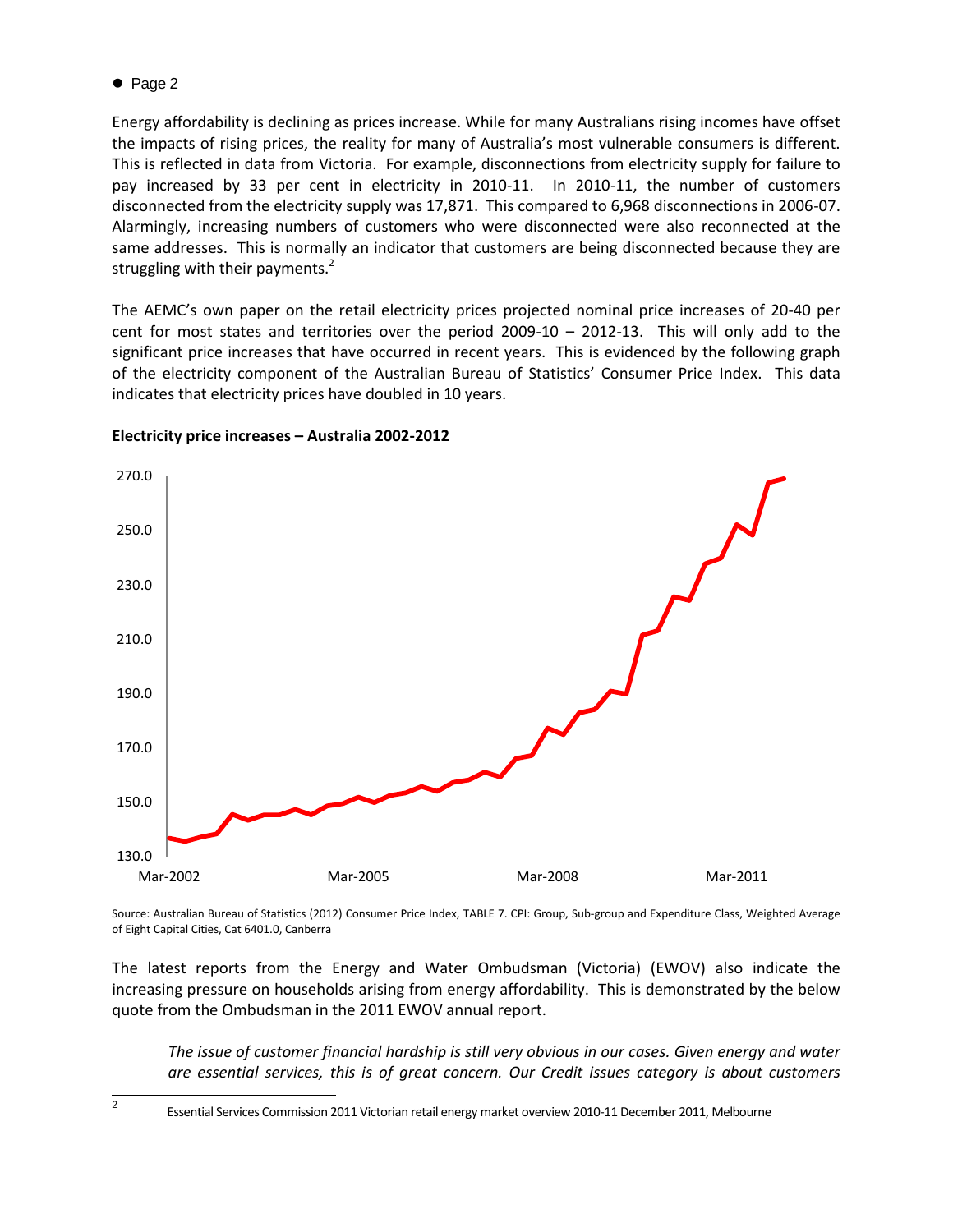• Page 3

*being able to pay their bills and stay on supply. In 2010-11, 8,566 customers raised Credit as their main issue of complaint and a further 6,029 customers raised Credit as an associated issue. Electricity, gas and water prices are up. People are facing other cost of living pressures. Many of the customers who contacted us were concerned about paying their bills and making ends meet. It was also evident that energy retailers were taking a harder line on account arrears and pursuit of energy debt.<sup>3</sup>*

Energy is an essential service that is necessary for social and economic participation in the  $21<sup>st</sup>$  century. If access and affordability is compromised the costs will be significant. Inefficient expenditure by network businesses as a result of an insufficiently robust regulatory regime compromises affordability and has significant detrimental impacts on some of the most vulnerable in our society. Additionally, it imposes economic costs on businesses that rely on energy as an input to their processes. Given this, CUAC urges the AEMC to consider strong approaches to contain network costs to an efficient level. We note that the role of the rule maker should go beyond acting as an arbiter between rule proponents and opponents. Instead, it should seek out the best available information to identify the right approaches to regulatory reform in the interests of Australian consumers. We are concerned that the directions paper does not sufficiently address the flaws in the current regime and identify approaches to correct them.

# **Regulator discretion and the importance of heeding the AER's views**

CUAC notes that the AER's opinion on the limits of its powers and discretion has been contested in submissions and in the expert reports to the review. The AER argued in its rule change proposal that it was constrained, to some extent, by the prescriptive nature of Chapter 6 of the rules. It proposed rules to allow it greater flexibility to substitute its own forecasts in place of the forecasts of the regulated businesses. It also proposed rules that would give it greater flexibility in relation to capex incentives and the use of benchmarking. It seems that many respondents to the AEMC's issues paper took issue with the AER's characterisation of the problem. Network businesses suggested that the AER had sufficient discretion and was using it extensively.<sup>4</sup> Others, including the Energy Users' Association of Australia have suggested that the "rules have, to some extent, restricted the ability of the AER to determine efficient expenditures objectively." 5

CUAC supports further analysis by the AEMC of the constraints on regulatory discretion and the impact that this may be having on network prices. Nonetheless, we would make the point that it is clear that under the current rules the AER feels constrained in making the decisions that it thinks are in the public interest. It has, most likely, come to this conclusion as it acts on legal advice to ensure it makes the best decision, within the constraints of the rules, while minimising the chance of a costly appeal. Given that Australian economic regulators are usually conservative in their approach, and given that the AER clearly feels constrained in their ability to make the best decisions possible, CUAC is of the view that the AER should be given the benefit of the doubt on some its proposals regarding its discretion. We note the risk of serious regulatory failure is extremely remote even with wider powers for the AER.

Of the proposed rules, CUAC is supportive of the amendments to remove the requirement of the AER to vary expenditure on the basis of the original proposal from the regulated business. Furthermore, we

<sup>-&</sup>lt;br>3 Energy and Water Ombudsman (Victoria) (2011), Annual Report 2010-11, Melbourne, p. 7

<sup>4</sup> Energy Networks Association (2012) Submission to the rule change process, p. 17

<sup>5</sup> Energy Users' Association of Australia (2012) Submission to the rule change process, p. 20